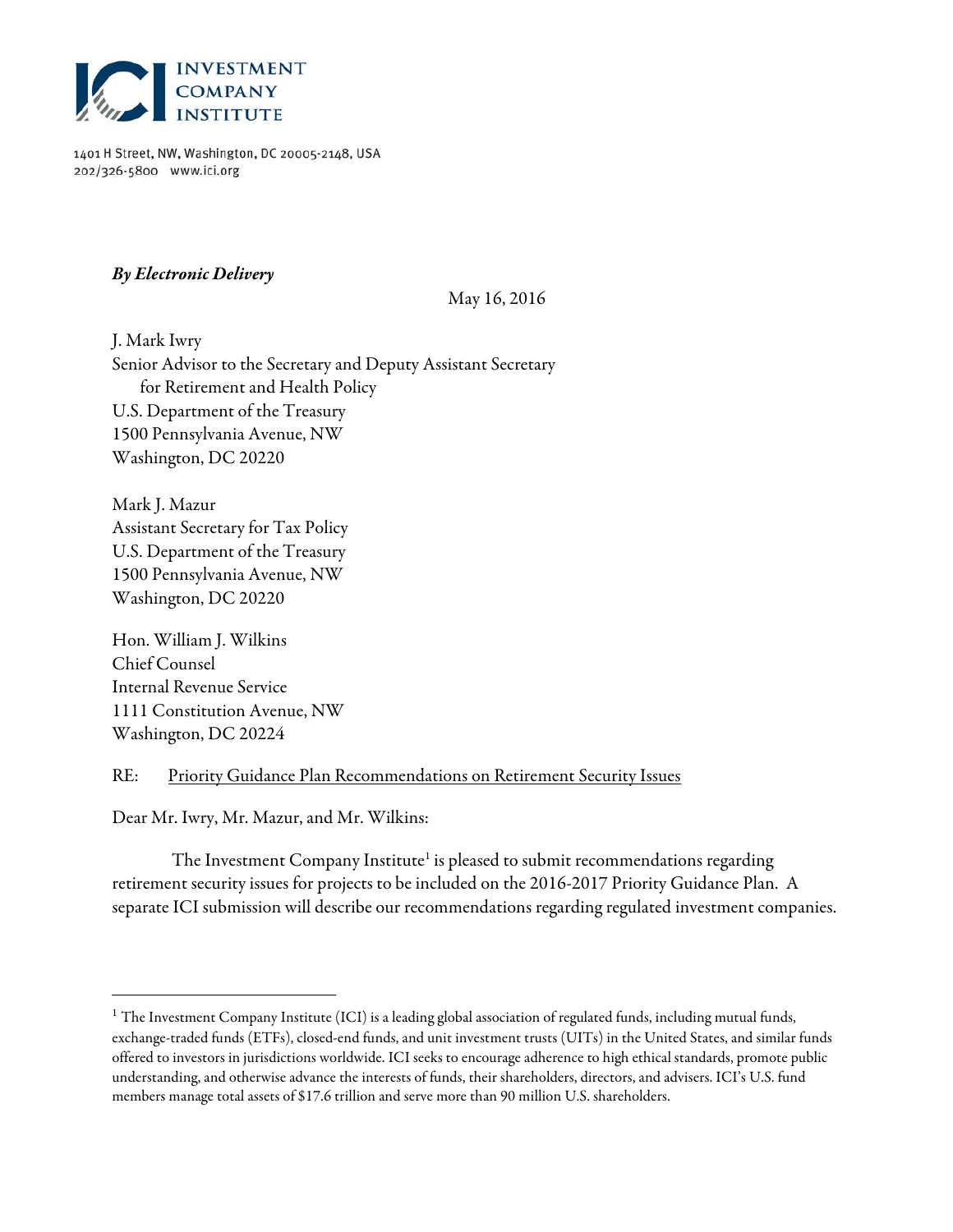2016-2017 Priority Guidance Plan May 16, 2016 Page 2 of 5

### I. Items from 2015-2016 Priority Guidance Plan

### A. Regulations under Section 411(a)(11)

We request that the Service finalize the proposed regulations implementing section 1102 of the Pension Protection Act, which instructed the Secretary of the Treasury to modify the regulations under section 411(a)(11) to require disclosure of the consequences of failing to defer receipt of a distribution from a defined contribution plan.<sup>2</sup> We strongly recommend that the Service finalize the requirements as proposed. As we stated in our comment letter, $3$  the proposal strikes the right balance by alerting the participant that the plan may have investments, or fee structures, different from those obtainable in an IRA, and alerting the participant that more information is available. This approach will not overwhelm the participant with information that obscures the key information while also assuring the participant has access to information consequential to the decision whether to take or defer a distribution from the plan.

#### B. Guidance Regarding Substantiation of Hardship Distributions

For the last couple of years, the Priority Guidance Plan has included an item on guidance regarding substantiation of hardship distributions. In 2015 editions of the IRS Employee Plans News and Retirement News for Employers newsletters,<sup>4</sup> the Service indicated that plan sponsors should, among other things, obtain and keep documentation that substantiates an employee's immediate and heavy financial need in the case of a hardship distribution. The newsletters also specified that electronic self-certification (by a participant) of the nature of a hardship is not sufficient. These newsletter statements are not supported by Treasury regulations and are inconsistent with prior indications from the Service, including statements on the Service's website and in public forums, that this type of documentation is not required to substantiate the *existence* of a hardship. This inconsistency, coupled with the existence of the current Priority Guidance Plan item relating to hardship substantiation, naturally leads to confusion in the plan sponsor and service provider communities.<sup>5</sup> We believe that formal guidance is now essential to clarify the Service's position on this issue and we request that the Service issue, as soon as possible, a clarification that the newsletters do not represent the guidance referred to on the Priority Guidance Plan.

l

<sup>2</sup> 73 Fed. Reg. 59575 (Oct. 9, 2008).

<sup>&</sup>lt;sup>3</sup> See ICI letter to Internal Revenue Service re: proposed regulation (REG-107318-08), dated January 7, 2009.

<sup>&</sup>lt;sup>4</sup> The Employee Plans News is available here: <u>http://www.irs.gov/pub/irs-tege/epn\_2015\_4.pdf</u> and the Retirement News for Employers is available here: http://www.irs.gov/pub/irs-tege/rne\_0415.pdf. We note that these newsletter articles also state that, for plan loans with a repayment period exceeding five years, plan sponsors should retain documentation verifying that loan proceeds were used to purchase or construct a primary residence, an obligation which also is not supported in other guidance issued by the Service.

 $^5$  Given that the Service has not previously suggested such a requirement, plan sponsors may not have adopted the practice of maintaining such documentation and would not have a way of retrieving the necessary documentation to comply with the inconsistent position more recently set forth in the newsletters.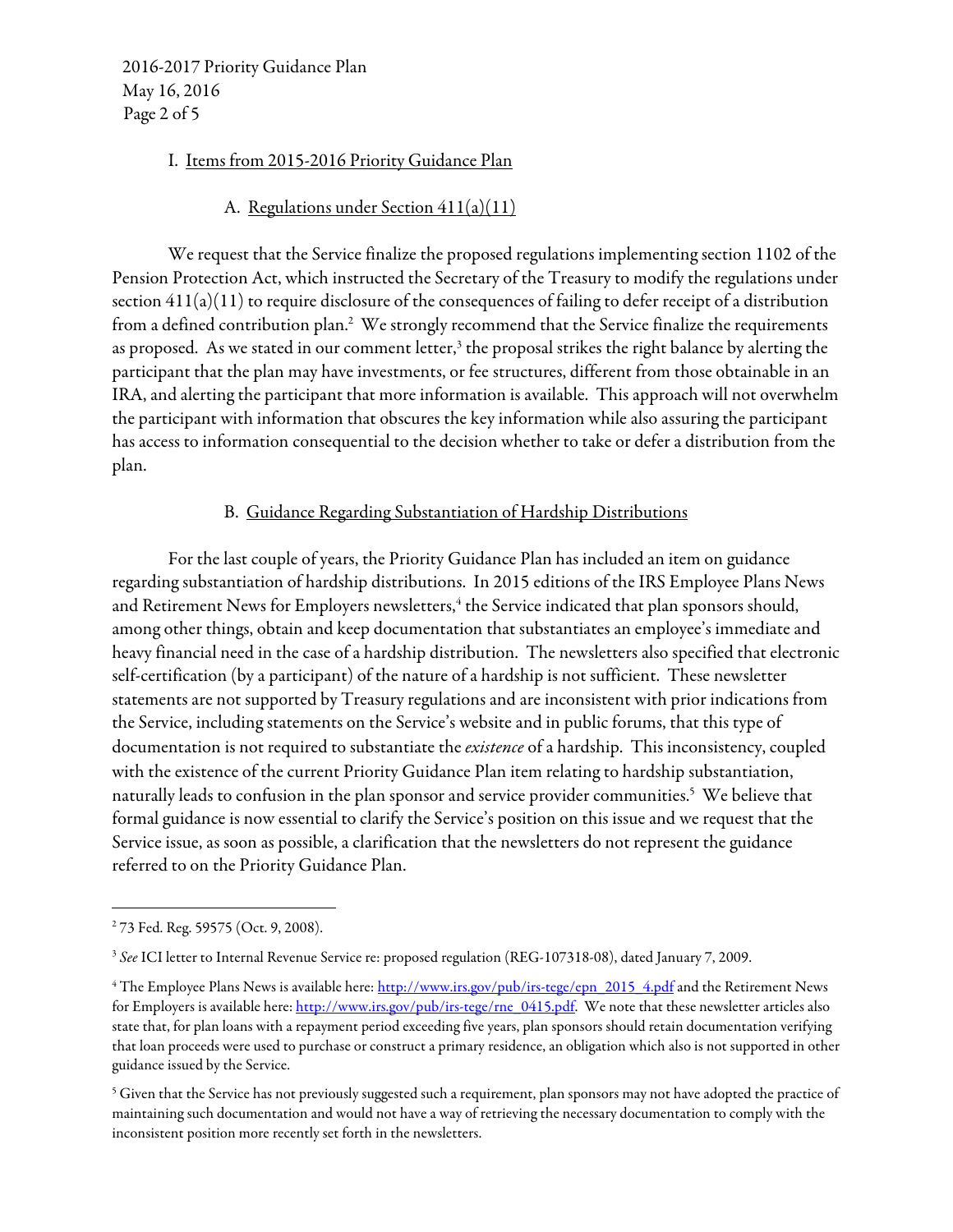2016-2017 Priority Guidance Plan May 16, 2016 Page 3 of 5

l

## II. New 2016-2017 Priority Guidance Plan Items

The Institute requests that the Service add the following retirement security matters to the 2016-2017 Priority Guidance Plan. We have recommended these additions in previous letters to the Service on the Priority Guidance Plan.

# A. 403(b) Plan Termination

Pursuant to an item on the 2010-2011 Priority Guidance Plan, the IRS issued Revenue Ruling 2011-7, providing guidance on 403(b) plan terminations. While this Ruling addressed many open issues, it does not address a significant question regarding plans funded through individually-owned section 403(b)(7) custodial accounts. $^6\,$  An effective plan termination depends on the ability to distribute all accumulated benefits within a reasonable period of time. Individual custodial accounts, however, typically do not provide for distribution without the consent of the participant. Therefore, any participant who fails to request a cash distribution or rollover of his or her 403(b) account could jeopardize the effectiveness of the termination for other participants or cause the employer to have to maintain a spun-off plan indefinitely. Guidance for this type of situation is essential.

Revenue Ruling 2011-7 and the regulations under section 403(b) permit the delivery of an individual annuity contract (or a certificate evidencing an interest in a group annuity) as a means of distributing accumulated benefits under a 403(b) plan termination. This ordinarily means that an annuity contract may continue as a tax-deferred vehicle after plan termination. The Ruling does not contemplate distribution of a  $403(b)(7)$  custodial account, however. Given that section  $403(b)(7)(A)$ provides that contributions to a custodial account shall be treated as contributions to an annuity contract, we request equal treatment for  $403(b)(7)$  custodial accounts in connection with a plan termination. Distribution of a custodial account that retains its 403(b) character, like the distributed 403(b) annuity contract, may be the only option for some custodians attempting to carry out terminating distributions without the consent of the participant, particularly where the custodial agreement does not permit involuntary liquidation of the account or unilateral amendment of the agreement for this purpose. Without the ability to distribute the account itself, many custodians are left wondering how to carry out an employer's wishes to terminate a plan while at the same time satisfying legal obligations to the individual account owner.

We also believe that guidance addressing a plan termination involving custodial accounts that do contemplate involuntary liquidation would be appropriate. Some have read Revenue Ruling 2011-7 to require affirmative participant consent to a distribution, which would suggest that the presence of a single unresponsive or uncooperative participant could taint and significantly delay a plan termination. To address this misunderstanding, guidance describing an involuntary distribution with an automatic rollover to an IRA after a specified period would be appropriate. Guidance in this regard will facilitate

 $^6$  See ICI letter to W. Thomas Reeder, dated March 17, 2009; and ICI letter to W. Thomas Reeder, dated Nov. 12, 2008.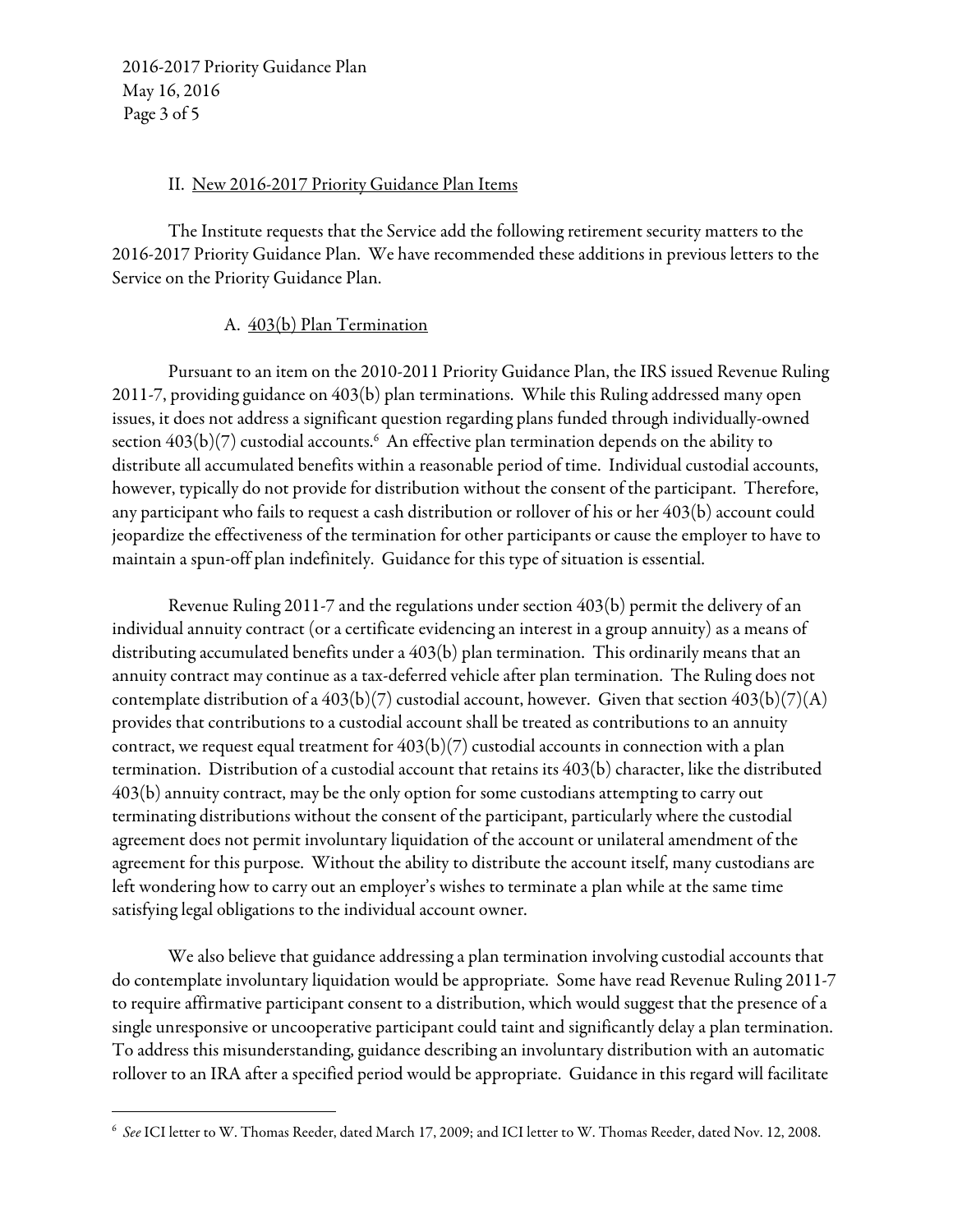2016-2017 Priority Guidance Plan May 16, 2016 Page 4 of 5

necessary amendments to custodial agreements to permit automatic rollovers to IRAs in connection with plan termination and would allow custodians to rely on an employer's direction that a plan is being terminated. The Institute has strongly urged that this guidance be published as soon as possible, given that some employers have begun the process of terminating their 403(b) plans pursuant to the 2007 final regulations issued under section 403(b). 7

## B. Tax Treatment of Escheated Amounts

We continue to request guidance on the proper tax treatment of escheated amounts from retirement plans and IRAs. In 2004, the Department of Labor ("DOL") issued guidance regarding missing participants in terminating defined contribution plans.8 The DOL guidance requires that a plan administrator use certain search methods to locate a missing participant, and if all efforts to locate the missing participant fail, then the fiduciary should consider distributing the amounts to a federally insured bank account or escheating them to a state unclaimed property fund. The requested guidance should address certain federal tax implications of escheatment, including (1) whether Form 1099-R reporting is required, (2) whether payors should designate amounts as escheated and, if so, how payors should make such a designation, and (3) whether withholding is required. We have requested this guidance in prior years and we wish to reiterate its importance. We understand that several states have increased their efforts to collect unclaimed property in IRAs and other retirement plans.

# C. Additional Guidance Clarifying the Application of the One-Per-Year Limit on IRA Rollovers

 Pursuant to an item on the second quarter update to the 2014-2015 Priority Guidance Plan, the IRS issued Announcement 2014-32 which clarifies the impact a 2014 IRA rollover has on the onerollover-per-year limitation contained in section 408(d)(3)(B) of the Internal Revenue Code. Announcement 2014-32 and previously issued Announcement 2014-15 were issued in response to Bobrow v. Commissioner,<sup>9</sup> a January 2014 Tax Court opinion which held that the one-rollover-per-year limitation applies on an aggregated basis to all of a taxpayer's IRAs and not to each IRA separately. While Announcement 2014-32 addressed certain issues relating to the section 408(d)(3)(B) one-peryear-limitation on IRA rollovers, as is further discussed below, we request additional guidance permitting waivers of inadvertent violations of the one-per-year-limit on IRA rollovers in circumstances where the inadvertent violations are beyond the control of the IRA holder. For example, as discussed below, such inadvertent violations may arise as a result of trailing dividends or in circumstances where the IRA holder has not taken an affirmative action to initiate a distribution.

 $\overline{a}$ 

<sup>7</sup> 72 Fed. Reg. 41128 (July 26, 2007). See ICI letter to W. Thomas Reeder, dated March 17, 2009; and ICI letter to W. Thomas Reeder, dated Nov. 12, 2008.

<sup>8</sup> U.S. Department of Labor, Employee Benefits Security Administration, Field Assistance Bulletin No. 2004-02, dated September 30, 2004.

<sup>9</sup> T.C. Memo. 2014-21 (January 28, 2014).